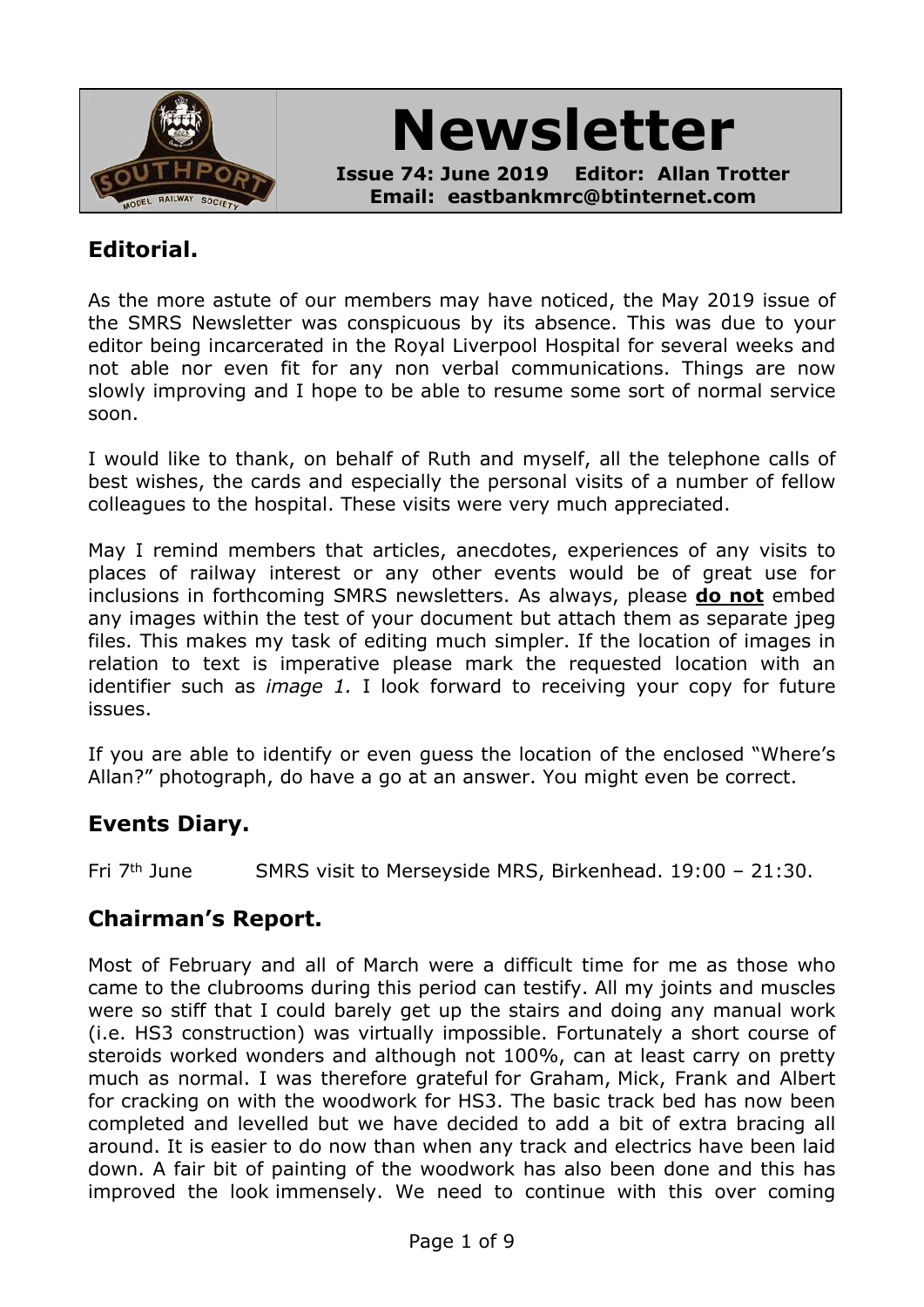month with an estimate of completion in 4-6 weeks. A bit of a spring clean upstairs will then be in order before we can get down to the interesting bits. The OO circuits will be the first to be worked on and it was decided that the electrics would comprise of heavy duty wire bus bars with droppers to each length of track to minimise any voltage drop across fishplates. I know this involves a fair bit of work but with a continuous run of over 70ft the last thing we want are locos slowing down to a crawl at certain places.

You will have noticed that around Christmas time we were donated a lot of books, videos, DVDs and stock which was cluttering up the back room. John and Jim have now made significant inroads into sorting this into items which we wish to keep, to sell on, donate to other organisations or simply to dispose of. You will have also noticed that the stones and shingle that Derek carefully laid in the garden has now reappeared thank to the efforts of Frank and David in cutting up the old barrier supports and cutting down the weeds.

In terms of our armchair activities, we had a most interesting talk by Fred Kerr on the PEP family of rolling stock. The historical development of various liveries around the country was illustrated by many photographs. The following week John put on one of his famous/infamous video evenings. This time there was a selection of films from the rest of the world, Australia, South Africa and North and South America. It was a most entertaining evening with some of the railway activities on show leaving health and safety aficionados squirming in their seats. **Ian Shulver.**

# **Secretary's Report.**

First of all I would like to welcome Allan back into our fold. Allan has been in hospital in Liverpool for a number of weeks following surgery but has now made a substantial recovery and is home and has resumed his editorship of our newsletter.

I am amazed by the level of activity in our clubrooms as our club test-track takes shape, and much of this enthusiasm has been engendered by the recruitment of our new members. Some of these members have valuable technical experience which they are willing to share, others have an absolutely phenomenal ability to work on challenging joinery projects (my own ability to put up shelves that stay up atrophied many years ago), and others have a never-ending supply of anecdotes to entertain us, and not forgetting the most important contributor of all, the tea maker.

The plans for the test-track (also known as the race track, HS3 and HS2.5) were inspired by visits by your esteemed editor and I to the Model Railway Club in London with their free-standing test-track design turned inside out and affixed to our upstairs walls as designed by our chairman.

We are working on the 16.5mm gauge shelf first of all, and in this newsletter I am going to update you on progress and plans for this "shelf". I say the 16.5 mm shelf because it is intended that this test track can be used by all 16.5 mm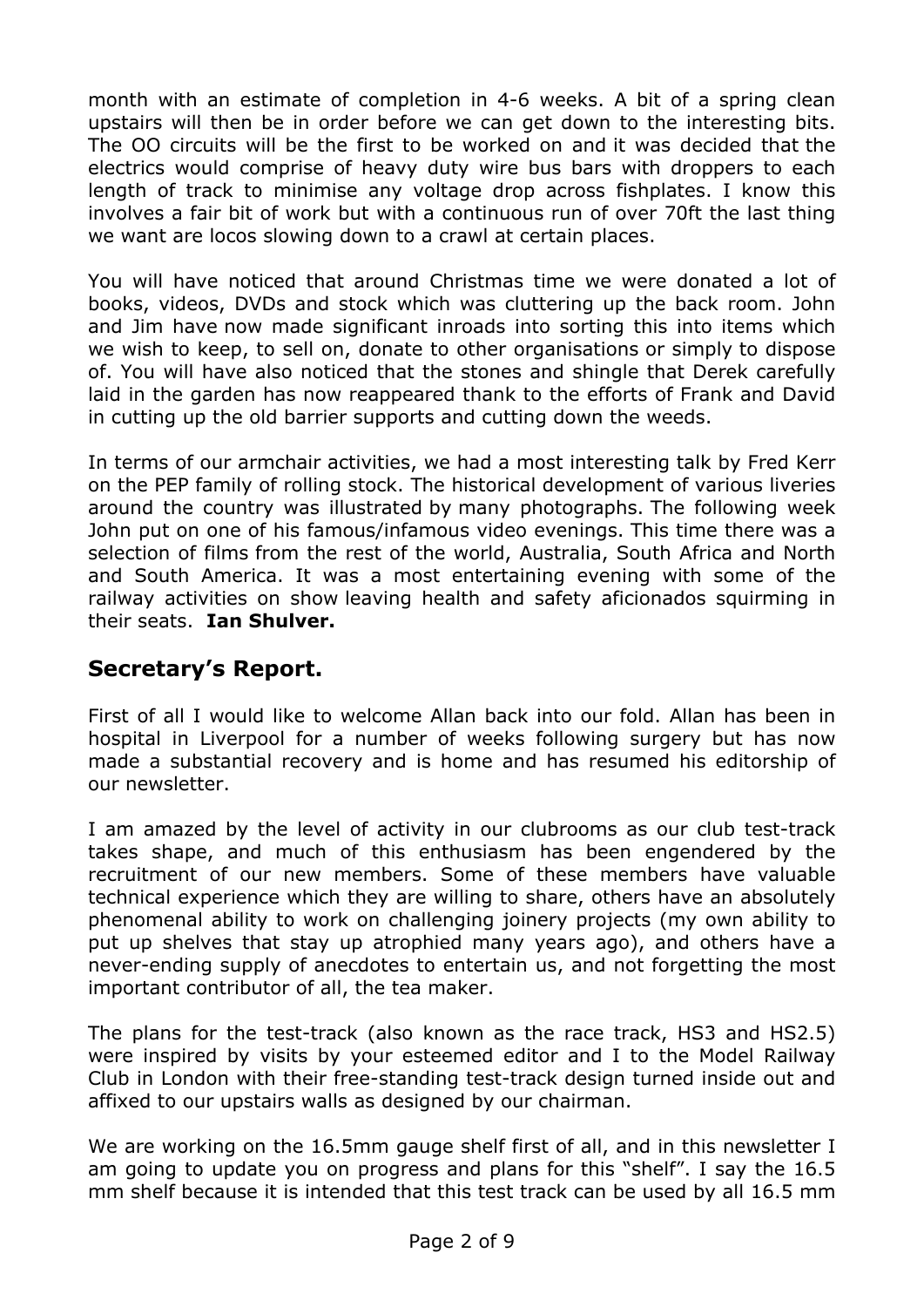gauge trains whether to 3.5, 4 or 7mm scale. So the double track will be wide enough to allow our O16.5 stock to pass, whilst the curves will be generous enough to enable "finescale" 4mm trains to run.

The line will be level and even and the cork sheet to ensure this has already been installed. A solid bus bar electrical supply at mains capacity is being fitted al the way round with soldered droppers to each piece of track. Only nickel silver code 100 Peco rail is being used of which we have a large stock. This should be equally suitable for the older Tri-ang Hornby locomotives with 'steamroller' wheels and the newer daintier stuff which can't pull a skin off a rice pudding!

Connection to the controller will be by substantial electrical plugs so that three different types of supply can be attached as alternatives – straight DC, DCC, and Hornby live steam. The latter requires heavy wiring (hence the bus bars) but the nature of the test track should allow the live steam A4s to go through their paces, especially with the generous curves.

Don't forget our trip to Merseyside Model Railway Club on 7th June which has been organised by Frank Parkinson and our upcoming participation in the Big Model Show at the Floral Hall on the 10th August. Also, an early invite for your diary to my 65th birthday BBQ celebration on Sunday 28thJuly when the Portmadoc and Llyn, the Cripple Creek and Isle of Man Southern railways will be operating.

# **Where's Allan?**

For this first of the new series of the "Where's Allan" competition I was overwhelmed with only one response. This first and only correct answer to the April 2019 "Where's Allan" was received almost instantly from John Howard.

*"Thanks for the picture of a Northern Ireland Railways Hunslet diesel having just passed through Belfast Central northbound. The lovely Black Mountain is in the background. These locomotives used to work the Belfast-Dublin Enterprise trains alternating with CIE as it was".*



For the July 2019 "Where's Allan", the overseas theme still continues, because just as in the previous quiz, if you try walking there, you will get wet. However, there is still a slight Irish connection to the location but it is not in Ireland. The station building still exists today but the railway and trains do not. Where am I?

Page 3 of 9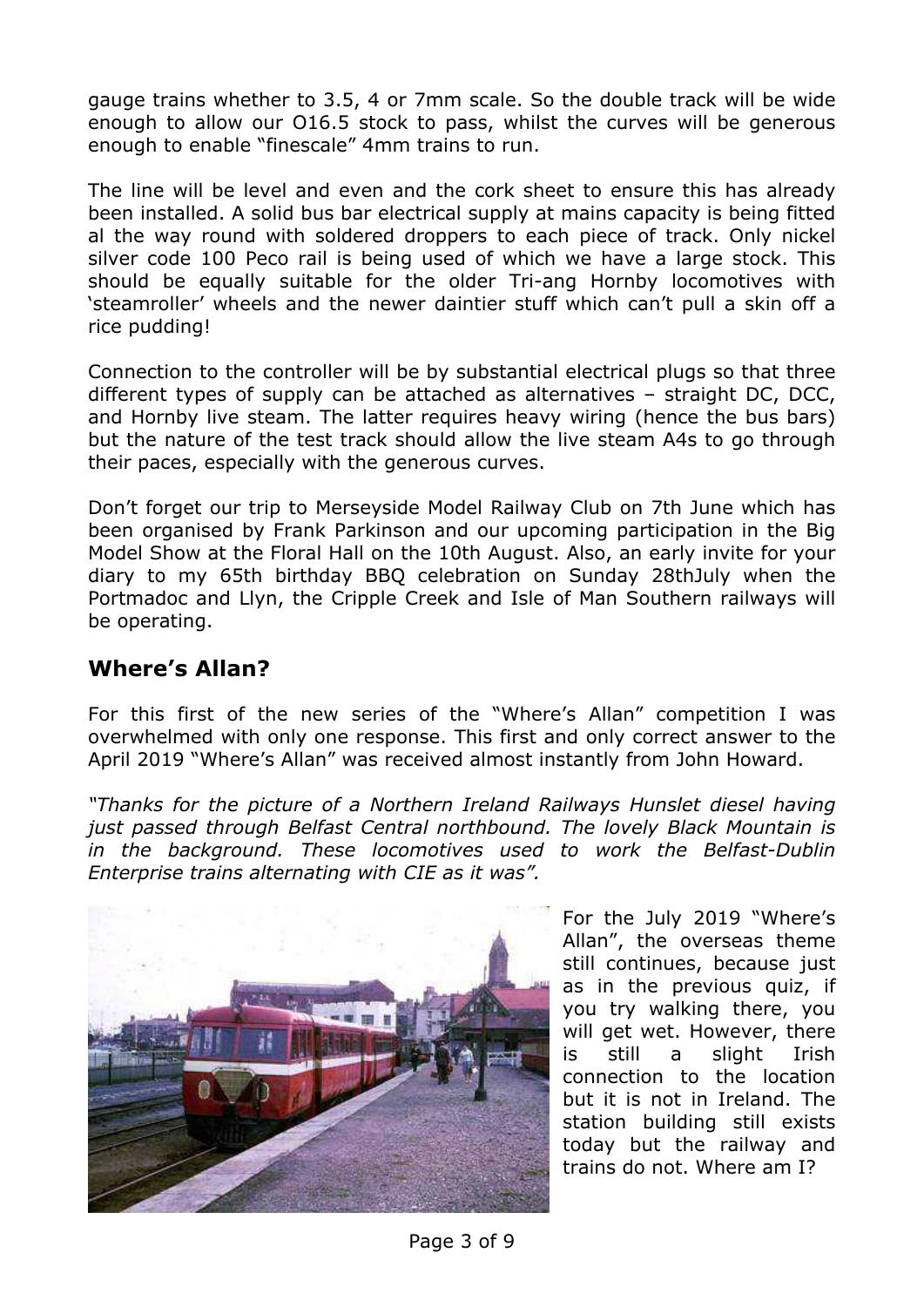# **Members' Contributions.**

## **Weathering Model Trains - Techniques**

I am not an expert on painting in general – I have a terrible eye for colour, and of course weathering is a bete noir. We see many weathering attempts at exhibitions – some more successful than other. Generally I feel that the degree of weathering is overdone, but of course it is all a matter of taste. The majority of this article comes from one that can be found on BRM Express but I have made various modifications.



#### **Introduction.**

In our modelling exertions we spend a great deal of time and effort making the layout to look as realistic as possible and, therefore, weathering should be considered a very important part of the modelling process. It's something that modellers of all abilities can do themselves and once you have completed a few projects you should have the confidence to tackle anything.

There are a number of techniques that can be used, but it does need some practice to get the effect right. However, do not make your first attempt on new or valuable models, use old or unwanted items. Your first attempts should be on light coloured models as it is far easier to see what you are doing.

The key thing is that once you start weathering, it is important that it is applied consistently across the layout. In other words, if you chose to weather the buildings, do them all. Similarly, weather all the wagons in a train (or none). Of course, any weathering is a matter of taste and you may prefer light effects or heavy effects, and it is fair to say that without care, model railway weathering can easily be overdone.

The good news is that there are many different model railway weathering techniques for you to utilise. All are capable of producing great results with a little practice. Whilst it is true that buying an airbrush can be a sizable investment to start with, it doesn't cost too much to run and other weathering techniques need very little in the way of expenditure. The investment is more in time than in consumables.

#### **The Need for Observation**

Since you are emulating the effects of the real world, it is essential to know how the effects build-up in the first place. A key element in weathering is therefore observation of the real environment, and then you just need the skills to replicate what you have seen. For example, rain will wash deposits from outdoor items and this will lead to streaks and accumulations in other areas. Similarly, items stood on the ground are weathered by the rain hitting the ground and splashing the lower regions with dirt.

When you are out and about, look for weathering effects and what has caused them. Then think about how you could go about weathering your model trains to replicate the effect.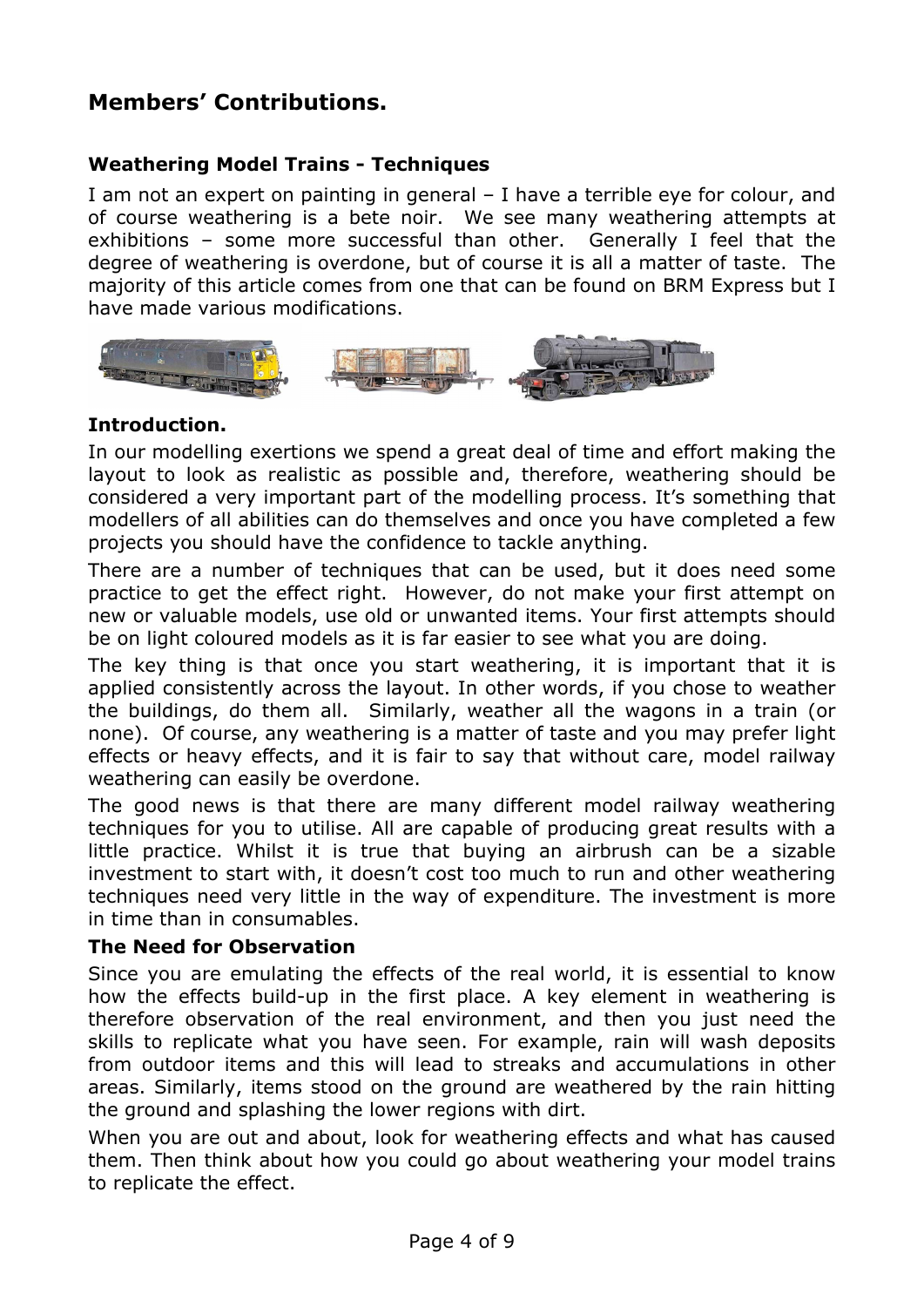#### **Weathering Techniques**

There are many techniques for weathering models. For example, you could first spray the model with a faded colour to tone down the whole finish, adding a wash to replicate dirt trapped in corners. To finish off you could drybrush colours to simulate missing paint on raised areas. Experiment and the select the best method for your desired result

# **Weathering Powders/Pigments What you need:**

Weathering powders/pigments Application tools (sponge, tipped blunt tool, brushes etc) Clear matt varnish

#### **Pros and cons:**

| <b>Pros</b>                   | Cons                     |
|-------------------------------|--------------------------|
| equipment  <br>little<br>Very | Needs sealing afterwards |
| needed                        | with a varnish           |
| Cheap                         | Only suitable for matt   |
| Can be removed easily if      | surfaces, so may need a  |
| you make a mistake. A         | preparatory coat of matt |
| great technique<br>for        | varnish.                 |
| beginners.                    |                          |



*Most paint manufacturers make a range of weathering powders or pigments. One bottle goes a long way and only a few basic colours are required.*

*The rust effects on this wagon floor were achieved by rubbing smoke, rust, sand and iron oxide weathering powders onto a matt black paint finish.*

#### **Method:**

Your model must be clean for the weathering powders to adhere properly. This is likely if the model has had any use and has been handled. Washing with a mild detergent is a good idea first. If the item being weathered is a locomotive then separate the chassis to avoid getting the mechanism wet.

You need to consider the finish of the model. You will get the best adherence if the finish is matt. Gloss probably won't work at all as none of the weathering powder will adhere. If in doubt, spray the model with a matt varnish such as Humbrol Matt Cote. Don't spray moving parts – separate the body from the chassis beforehand or use a mask.

To apply the weathering powder, use a blunt tool such as a cotton bud. Even better, use a sponged tip tool – many weathering powder sets come with these as an accessory.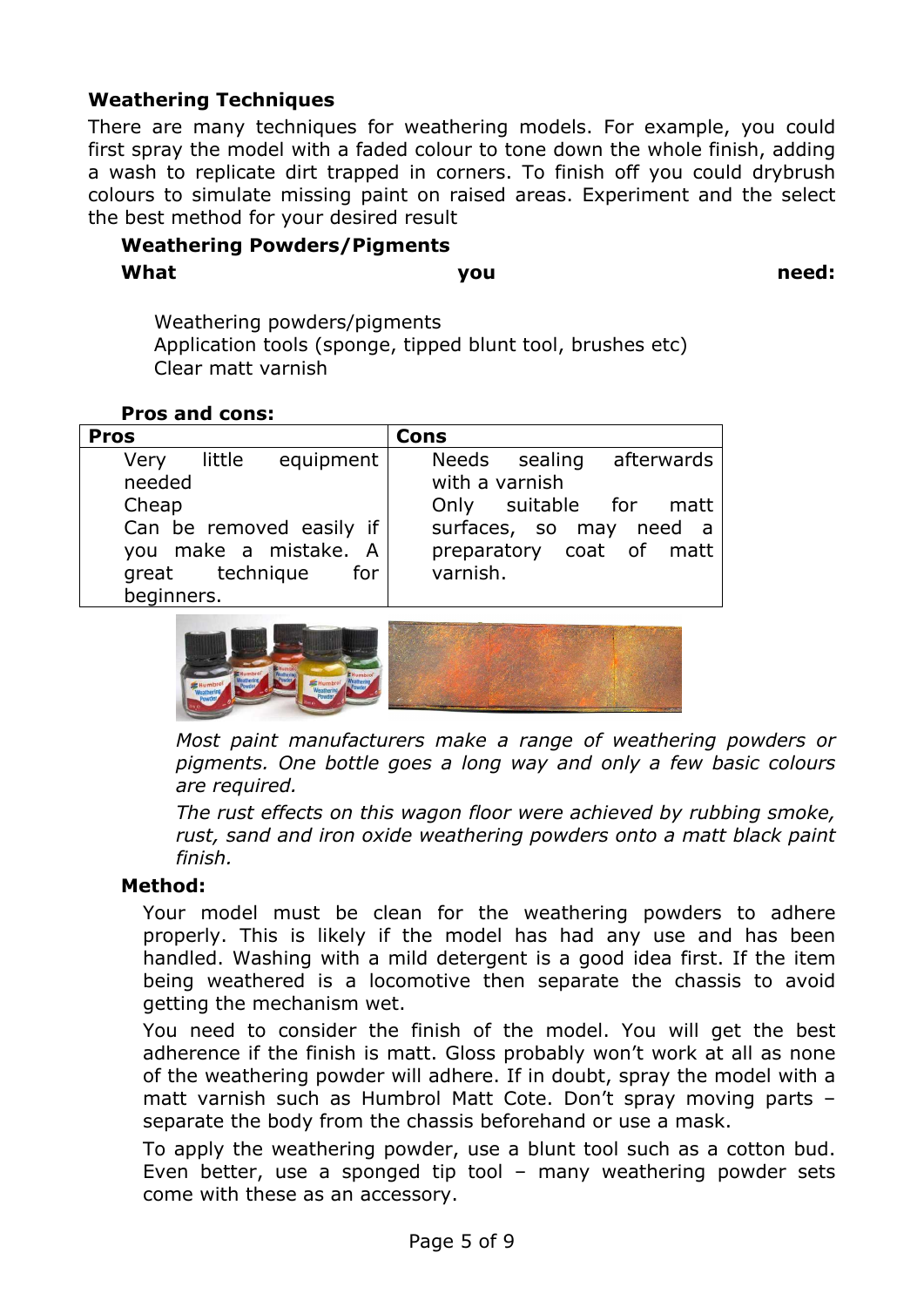Give the paintwork an overall coat with a light colour to fade it and replicate the bleaching effect of the sun. Apply the powder to the application tool and rub it in lightly on the model using a gentle circular motion. Apply other effects locally. For example, if moss has been growing on a damp wall below a damaged water pipe, then rub the powder gently in at that point.

*Tip. If you don't like the effects you have achieved then wash the model in mild detergent, dry and start again.*

When you are happy with the finish, you need to decide if a sealing coat is needed. If the model won't be handled, eg buildings, then you can leave the finish as it is. If the model will be handled then you should seal it using a varnish to match your preferred finish. If you have problems with the varnish disturbing the finish, then try spraying from further away. The varnish will likely tone down your pigments so don't worry if it looks overdone beforehand, however, you can repeat the technique a few times to gradually build up the weathering in layers if you wish.

*Tip: Wearing white cotton gloves when handling and applying the powder will prevent perspiration from damaging the finish.*

## **Drybrushing**

#### **What you need:**

A paintbrush(s)

A rag to wipe excess paint off paintbrush Paints

#### **Pros and cons:**

| <b>Pros</b>                | Cons                          |
|----------------------------|-------------------------------|
| Only a brush and paint are | Limited affects possible.     |
| required.                  | Best combined with other      |
|                            | methods, particularly washes. |



*The vertical black streaks on this industrial locomotive were made using the dry brush technique as were brown rust streaks on the corrugated iron roof.*

## **Method:**

Take a brush and dip it in your model railway weathering paint of choice. Now wipe most of the paint off onto a rag and drag the brush lightly across the surface to deposit small amounts. It does take practice to get the right balance between the amount of paint on the brush and the pressure to use when applying it.

You will find this technique particularly effective for highlighting raised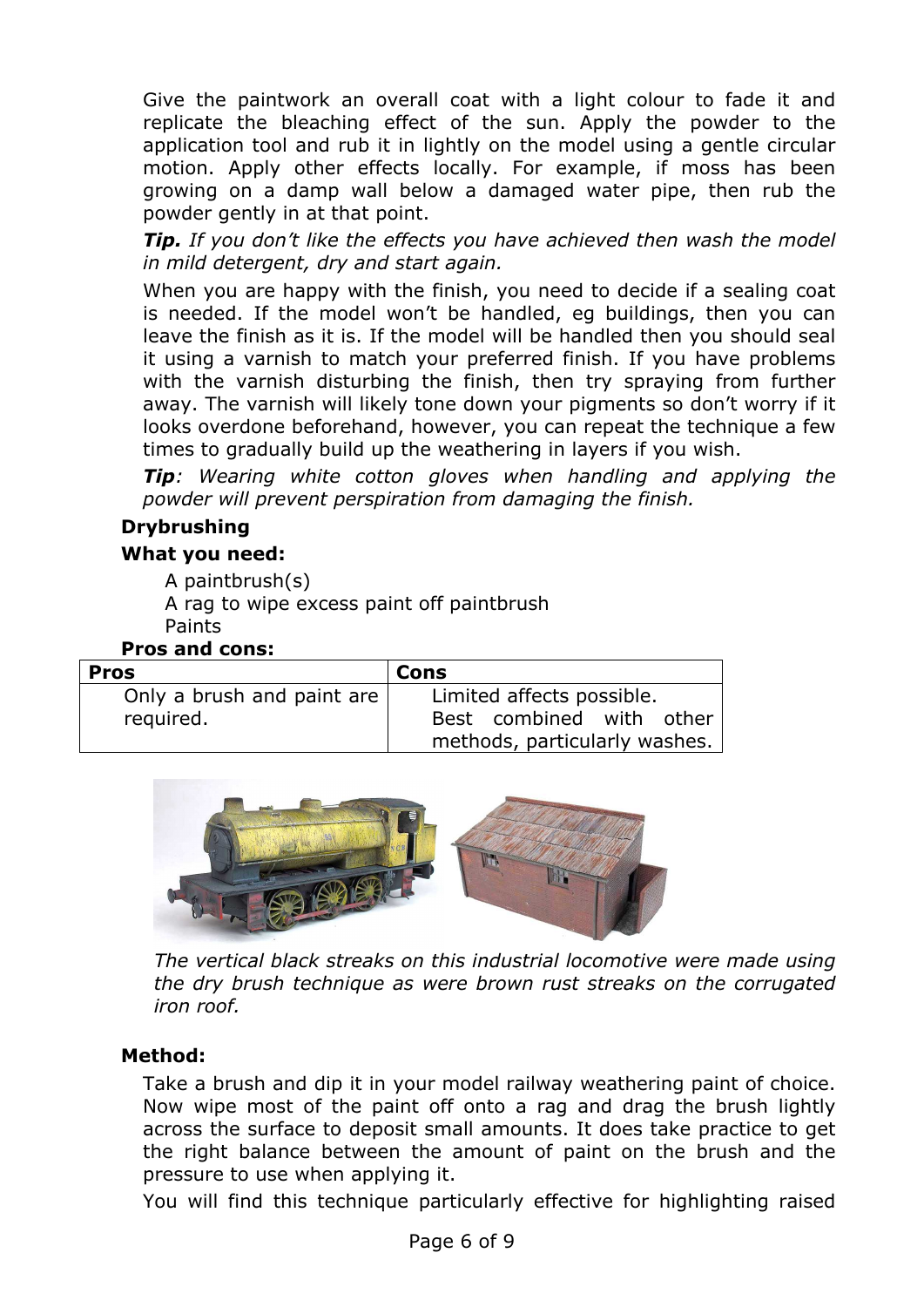surfaces. The technique isn't so good for producing fading effects on a large area as it is difficult to get an even finish. It's the 'hit and miss' action of this technique that is its strength.

*Tip: Try brushes with different hairs. A hog's hair brush can produce some interesting effects.*

### **Airbrush**

#### **What you need:**

Paint and thinners to match

Airbrush and compressor

A facemask that will work with small particle sizes,

Ideally a spray booth with 'access' to the outside of the premises

#### **Pros and cons:**

| <b>Pros</b>                                                                                                                             | Cons                                                                                                                                                                                                                                                                             |
|-----------------------------------------------------------------------------------------------------------------------------------------|----------------------------------------------------------------------------------------------------------------------------------------------------------------------------------------------------------------------------------------------------------------------------------|
| Wide range of effects<br>possible<br>Airbrush can be used for<br>respraying models too with<br>much better results than<br>with a brush | You need a quality airbrush,<br>compressor and somewhere to<br>spray.<br>Can be an expensive initial<br>outlay for the best equipment.<br>Takes longer to learn than<br>other methods.<br>Harder to reverse mistakes.<br>Airbrushes need regular<br>maintenance and proper care. |



*The soot marks around the exhaust ports on this diesel roof were made by spraying with an airbrush loaded with matt black paint whilst the oil streaks from the engine bay of this diesel e were made by spraying a light coat of matt black paint and then dragging a slightly damp brush wetted with thinners over it in a vertical direction.*

#### **Method:**

Dust the model first with a clean brush to remove deposits. If the model has been handled a lot, or has high level of dust accumulation, wash with water and a mild detergent may be necessary and thoroughly dry. If the item being weathered is a locomotive then separate the chassis to avoid getting the mechanism wet.

You can use any model railway weathering paint and thin to the normal consistency that you use for general airbrushing. You may have to spray from a close distance to get some effects.

Hold a piece of card in front of the model and spray onto this until you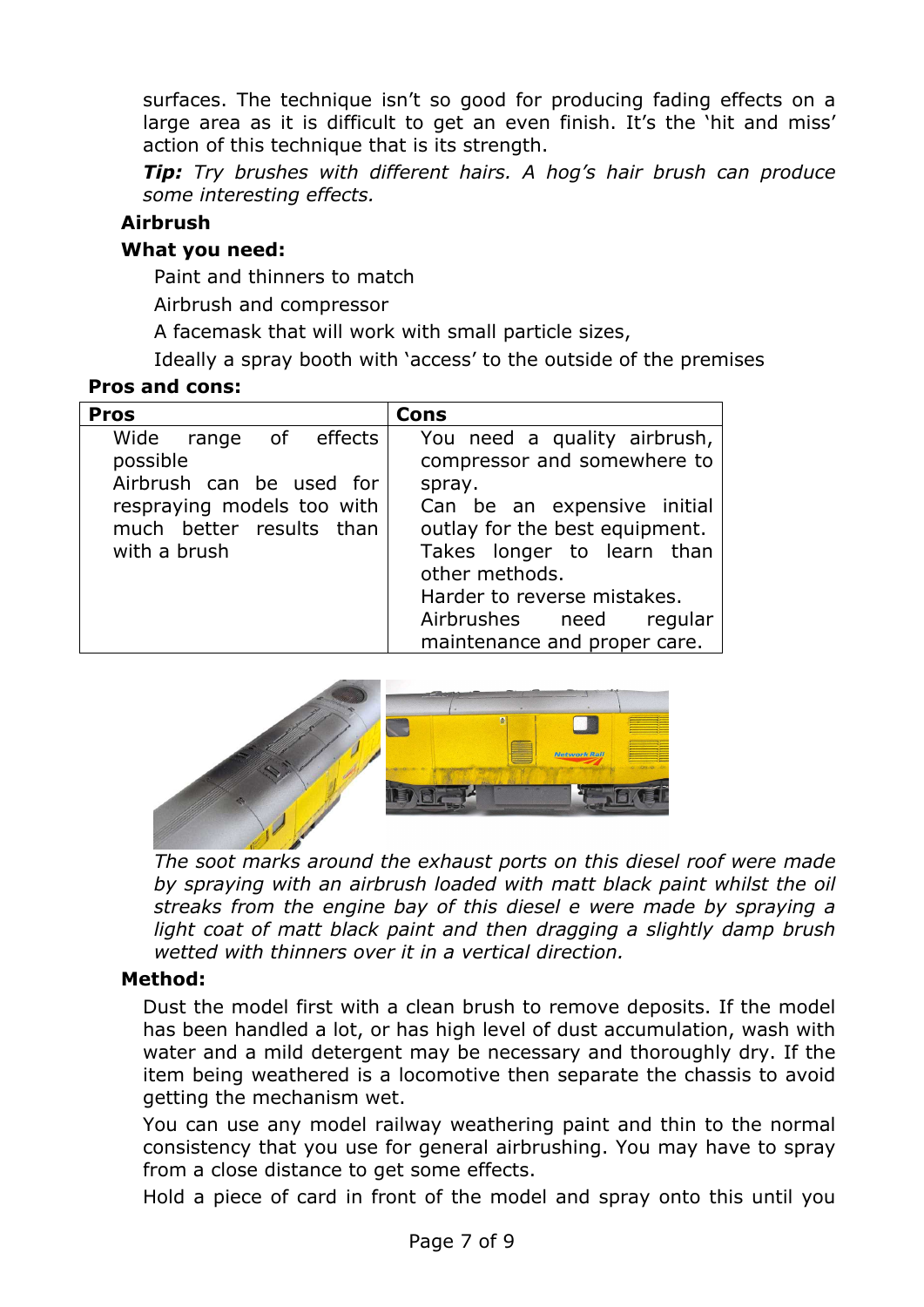are happy with the amount of paint being deposited. Then, keeping the airbrush control in the same position, move the card out of the way so that the flow is directed onto the model.

Any airbrush will allow you to add a general overall coat for fading effects, but for more controlled weathering you will need a dual action model with a narrow nozzle that is capable of producing fine lines.

*Tip: For the best light, work near a window or even outside.*

## **Washes**

#### **What you need:**

- Brushes,
- Paint

Thinners to match the paint used

#### **Pros and cons:**

| <b>Pros</b>                        | Cons                                                           |
|------------------------------------|----------------------------------------------------------------|
| Little equipment needed.<br>Cheap. | Limited affects possible. Best<br>combined with other methods. |
|                                    | Good ventilation needed.                                       |
|                                    | Can affect existing paintwork<br>so care is needed.            |



*The walls on this sand house were weathered using layers of washes as was the fading on the Shark.*

#### **Method:**

Washes are diluted layers of paint used to produce translucent affects and deposit paint into recesses. It is a good technique to combine with dry brushing.

Ensure the model is clean. Small accumulations of dust can be removed with a brush, but for finger marks and heavy accumulations of dust you will need to wash the model with a mild detergent. If the item being weathered is a locomotive then separate the chassis.

Deposit some of your model railway weathering colour into a small container. Now add an appropriate thinner. The amount to add will need some experimentation, but the greater the opacity the stronger the effect. I would use at least 50% thinners to paint, but might go as high at 90% if necessary. Remember that you can always wait for the affect to dry and then add a further layer.

Brush the wash over the model in a thin layer. You will find that the pigments in the paint tend to accumulate in the corners of detail. If there is too much of the underlying paint being covered then wipe off the